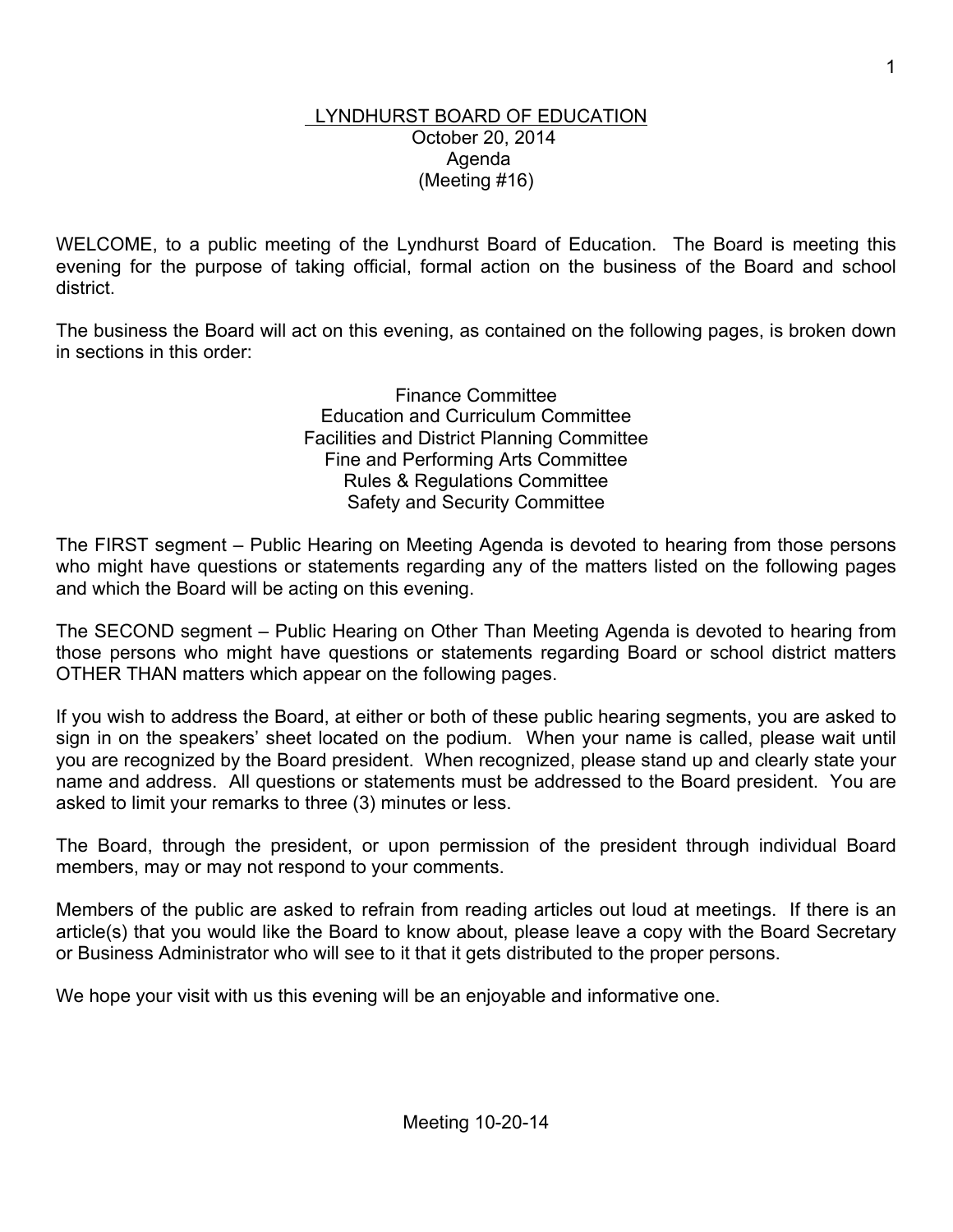### AGENDA

- 1. CALL TO ORDER
- 2. SALUTE TO FLAG
- 3. ROLL CALL
- 4. PRESIDING OFFICER'S MEETING NOTICE STATEMENT
- 5. APPROVAL OF MINUTES Meeting #15 September 24, 2014
- 6. PUBLIC HEARING ON MEETING AGENDA
- 7. BOARD DISCUSSION & FORMAL BUSINESS AGENDA
- 8. UNFINISHED BUSINESS
- 9. NEW BUSINESS
- 10. SUPERINTENDENT'S REPORT
- 11. PUBLIC HEARING ON OTHER THAN MEETING AGENDA
- 12. ADJOURNMENT

# TABLE OF CONTENTS

| <b>Finance Committee</b>                          | Page 3  |
|---------------------------------------------------|---------|
| <b>Education and Curriculum Committee</b>         | Page 4  |
| <b>Facilities and District Planning Committee</b> | Page 13 |
| <b>Fine and Performing Arts Committee</b>         | Page 14 |
| <b>Rules &amp; Regulations Committee</b>          | Page 15 |
| <b>Safety and Security Committee</b>              | Page 17 |

PLEASE NOTE: It may be necessary, from time to time, to remove or make changes in a motion(s) between the time this agenda is prepared and when the Board takes action.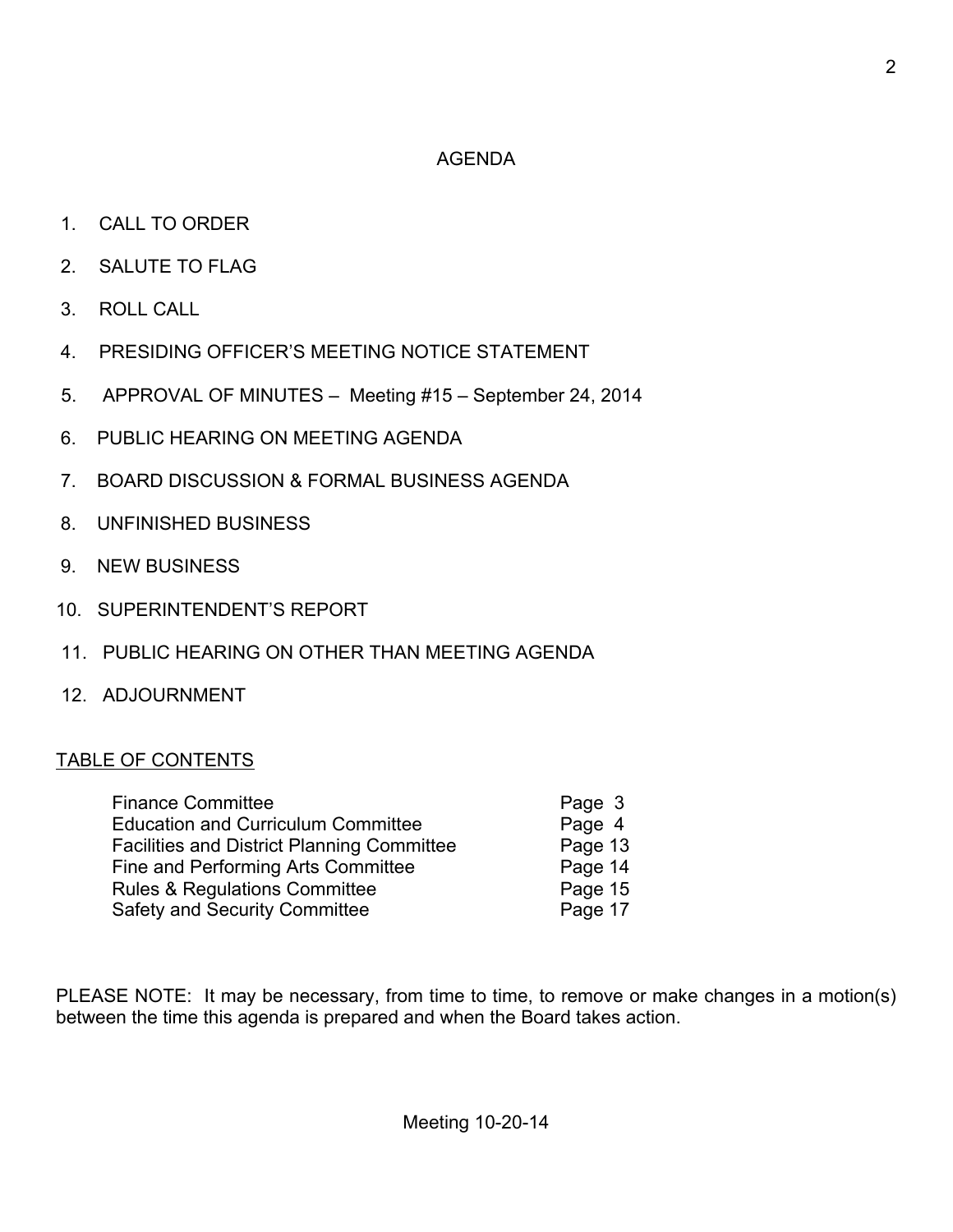Finance Committee: Thomas DiMascio, Chairperson Stephen Vendola Ronald Szwec

Any Board member who takes exception to any of the following listed actions under the category of Finance Committee may so indicate now and a separate motion for each of the excepted actions will be entertained.

the Board numbered through exception actions be adopted.

Motion made by second by second by that the following Finance actions of

Roll Call For:

1. BE IT RESOLVED, that the payroll for the month ended September 2014 be and the same is hereby approved and ordered paid:

Payroll September 30, 2014 \$ 1,083,981.22

2. BE IT RESOLVED, that the attached list of supplies received and services rendered to the Board of Education of the Township of Lyndhurst, County of Bergen, for the month ended October 20, 2014 be and the same are hereby approved and ordered paid:

| Charter School (Fund 10)  | 9,608.00<br>SS. |
|---------------------------|-----------------|
| Current Expense (Fund 11) | \$1,070,489.97  |
| Special Revenue (Fund 20) | 22,891.28<br>S  |
| Debt Service (Fund 40)    | 18,733.75<br>\$ |
| <b>Grand Total</b>        | \$1,121,723.00  |
| <b>General Ledger</b>     | 123,264.88      |

3. BE IT RESOLVED, that cafeteria services rendered to the Board of Education of the Township of Lyndhurst, County of Bergen, for the Month of September 2014, be and the same are hereby approved and ordered paid:

Payroll/Payroll Taxes \$ 5,233.59

- 4. BE IT RESOLVED, that the Lyndhurst Board of Education approve the attached transfers for the month of September 2014.
- 5. BE IT RESOLVED, that the Board of Education of the Township of Lyndhurst, County of Bergen, approve the services for Jarvis Plumbing and Heating through October 20, 2014 in the amount of \$667.00.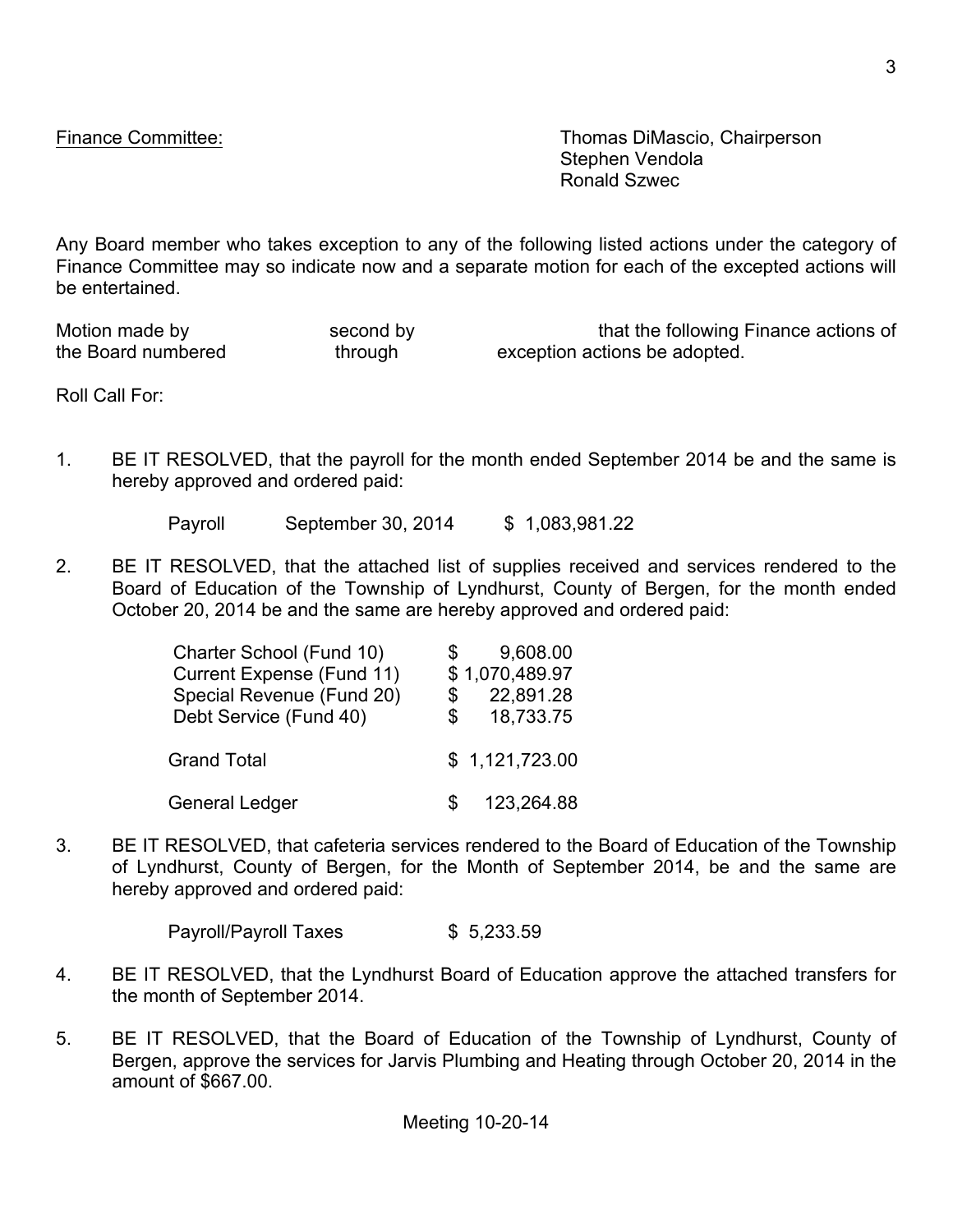Education & Curriculum Committee: Josephine Malaniak, Chairperson

Susan Alcuri Joseph Abruscato

Any Board member who takes exception to any of the following listed actions under the category of Education and Curriculum Committee may so indicate now and a separate motion for each of the excepted actions will be entertained.

Motion made by **Second by** second by that the following Education and Curriculum Committee actions of the Board numbered through through exception actions be adopted.

Roll Call For:

- 1. BE IT RESOLVED, that the Lyndhurst Board of Education approve the School Nursing Plan for the 2014-2015 school year.
- 2. BE IT RESOLVED, that the Lyndhurst Board of Education approve changes to the Danielson Rubric as presented by the DEAC.
- 3. BE IT RESOLVED, that the Lyndhurst Board of Education approve Marshall Evaluation System as the evaluation tool used for Supervisors and Administrators.
- 4. BE IT RESOLVED, at the recommendation of Tracey L. Marinelli, Superintendent of Schools, that the Lyndhurst Board of Education approve the following pre-approved field trips for Columbus & Community Schools:

Turtle Back Zoo West Orange, NJ Theater Works — Montclair State Montclair. NJ Children's Museum **Paramus, NJ** Imagine That **East Hanover, NJ** Paper Mill Playhouse Milburn, NJ Bronx Zoo Bronx, NY Bergen Zoo (Van Saun Park) Paramus, NJ Dinosaur Field Station Secaucus, NJ Liberty Science Center **Jersey City, NJ** Hackensack Meadowlands Envir. Ctr. Lyndhurst, NJ Prudential Center Newark, NJ IZOD Center **East Rutherford, NJ** NJ PAC Newark, NJ Lyndhurst Library Lyndhurst, NJ Lyndhurst Police Department Lyndhurst, NJ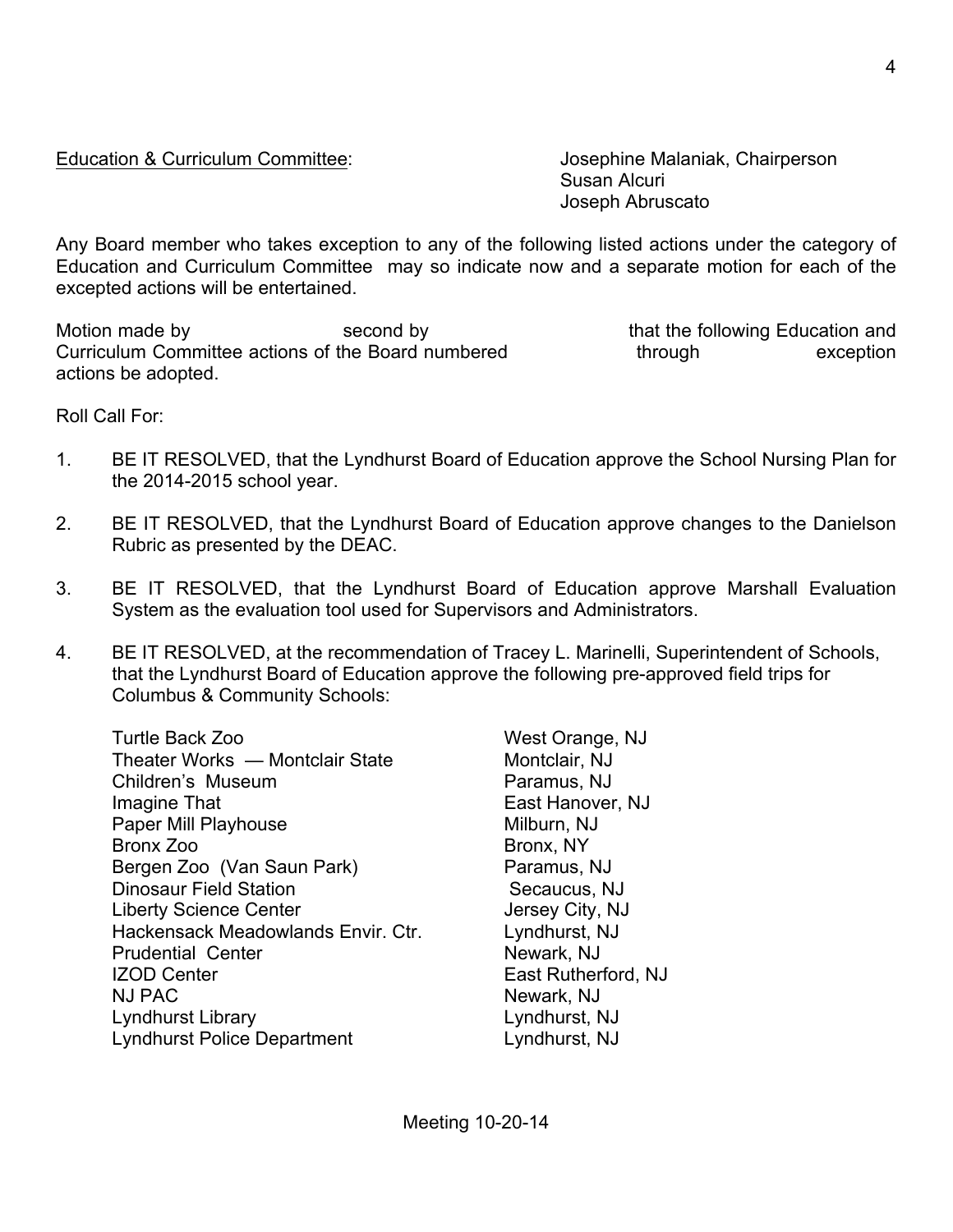5. BE IT RESOLVED, at the recommendation of Tracey L. Marinelli, Superintendent of Schools, that the Lyndhurst Board of Education approve the following pre-approved field trips for Franklin School:

| Lyndhurst Parks                     |
|-------------------------------------|
| <b>Lyndhurst Library</b>            |
| <b>Fire House</b>                   |
| <b>Police Station</b>               |
| <b>Environmental Center</b>         |
| Imagine That!                       |
| <b>Wallington Lanes</b>             |
| <b>Hershey Park</b>                 |
| MSU                                 |
| <b>NJCU</b>                         |
| <b>NJ PAC</b>                       |
| Dave & Buster's                     |
| <b>Sandy Hook</b>                   |
| Garden State Discovery Museum       |
| NJ Museum Children's Museum         |
| <b>Space Odyssey</b>                |
| <b>Broadway Shows</b>               |
| <b>Turtle Back Zoo</b>              |
| Frelinghuysen Arboretum             |
| Reeves-Reed Arboretum               |
| <b>NJ Botanical Gardens</b>         |
| <b>Franklin Museum</b>              |
| <b>Chelsea Piers</b>                |
| Jenkinson's                         |
| <b>LHS Pool</b>                     |
| <b>Heaven Hill Farm</b>             |
| Ort Farm                            |
| <b>Montclair Historical Society</b> |
| <b>Montclair Art Museum</b>         |
| <b>Newark Museum</b>                |
| <b>Museum of Natural History</b>    |
| <b>Thomas Edison Museum</b>         |
| <b>High Point Park</b>              |
| Bronx Zoo                           |
| Ellis Island                        |
| <b>Liberty Center</b>               |
| Metropolitan Museum of Art          |
| <b>Thomas Edison</b>                |
| <b>Medieval Times</b>               |
| Hayden Planetarium                  |
| Crayola Factory                     |

Meeting 10-20-14 Lyndhurst, NJ Lyndhurst, NJ Lyndhurst, NJ Lyndhurst, NJ Lyndhurst, NJ Florham Park, NJ Wallington, NJ Hershey, PA Montclair, NJ Jersey City, NJ Newark, NJ Various Locations Sandy Hook, NJ Springdale, NJ Paramus, NJ Englewood, NJ New York, NY West Orange, NJ Morristown, NJ Summit, NJ Ringwood, NJ Franklin NJ New York, NY Point Pleasant, NJ Lyndhurst, NJ Vernon, NJ Chester, NJ Montclair, NJ Montclair, NJ Newark, NJ New York, NY East Orange, NJ High Point, NJ Bronx, NY New York, NY Jersey City, NJ New York, NY West Orange, NJ Lyndhurst, NJ New York, NY Easton, PA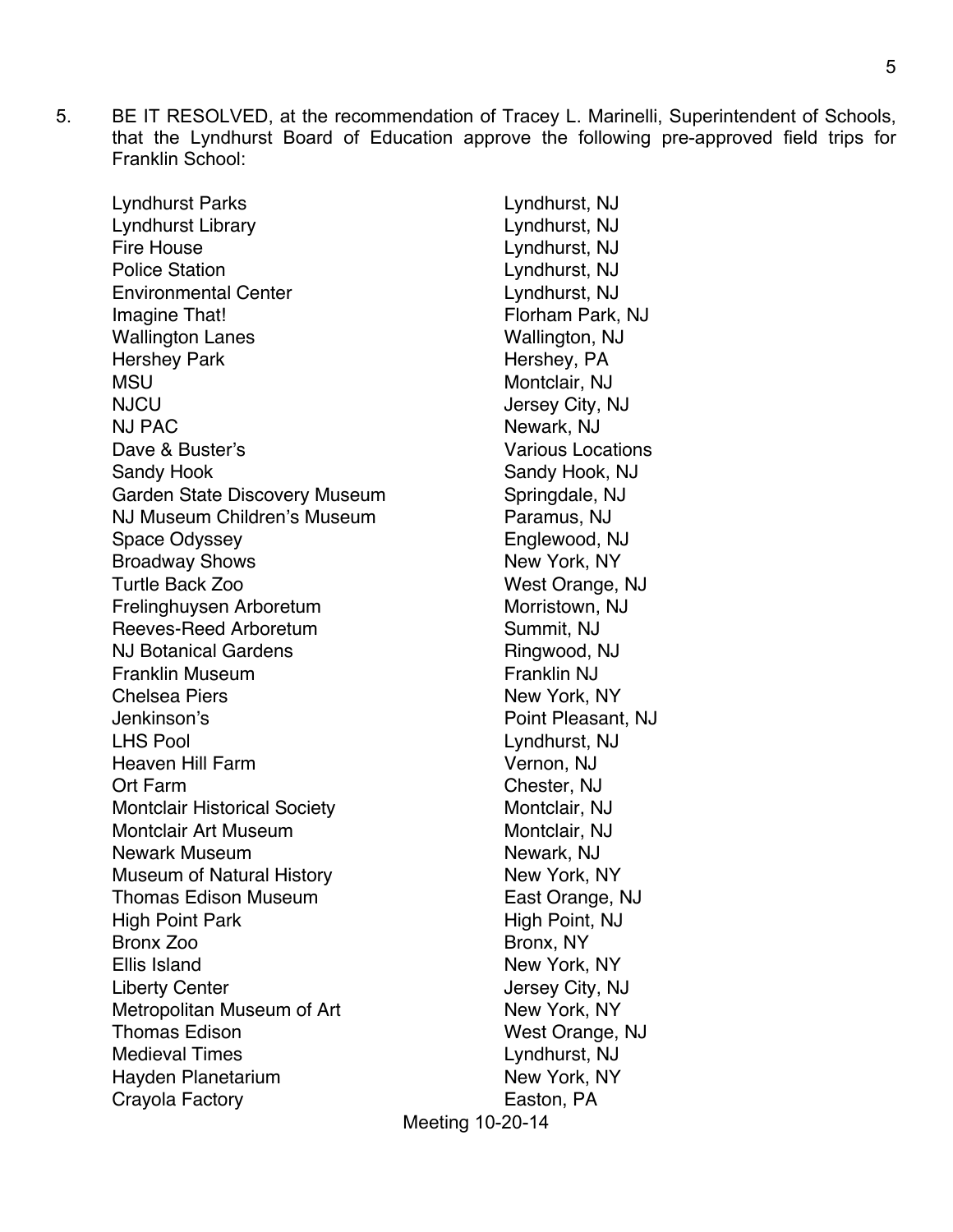Dorney Park **Allentown**, PA Paper Mill Playhouse Milburn, NJ State Theatre New Brunswick, NJ

6. BE IT RESOLVED, at the recommendation of Tracey L. Marinelli, Superintendent of Schools, that the Lyndhurst Board of Education approve the following pre-approved field trips for Jefferson School:

| Snow Tubing                              | Vernon, N         |
|------------------------------------------|-------------------|
| Dorney Park                              | Allentown         |
| Museum of Natural History                | <b>New York</b>   |
| 9/11 Memorial Museum                     | <b>New York</b>   |
| <b>Madame Tussauds Wax Museum</b>        | <b>New York</b>   |
| Ripley's Believe It or Not               | <b>New York</b>   |
| Museum of Jewish Heritage                | <b>New York</b>   |
| The Newark Museum                        | Newark, N         |
| <b>Buehler Space Center</b>              | Paramus,          |
| <b>Liberty Science Center</b>            | <b>Jersey Cit</b> |
| <b>Aviation Hall of Fame</b>             | Teterboro         |
| Ellis Island/The Statue of Liberty       | <b>New York</b>   |
| Soup Kitchen                             | Morristow         |
| <b>Student Council Leadership Summit</b> | Bergen C          |
| Museum of Modern Art                     | <b>New York</b>   |
|                                          |                   |

non, NJ ntown, Pa. v York City v York City v York City v York City v York City vark, NJ amus, NJ sey City, NJ erboro, NJ ristown & Newark gen County v York City

7. BE IT RESOLVED, at the recommendation of Tracey L. Marinelli, Superintendent of Schools, that the Lyndhurst Board of Education approve the following pre-approved field trips for Lincoln School:

| Meadowlands Environmental Center<br><b>Buehler Space Center</b><br><b>Liberty Science Center</b> |
|--------------------------------------------------------------------------------------------------|
| Dorney Park & Wild Water Kingdom                                                                 |
| Jenkinson's                                                                                      |
| Alpine Mountain                                                                                  |
| <b>Hershey Park</b>                                                                              |
| <b>Newark Museum</b>                                                                             |
| <b>Trenton State Capitol</b>                                                                     |
| Franklin Mines                                                                                   |
| Montclair St. Univ.                                                                              |
| Top of the Rock Observatory                                                                      |
| <b>NBC Studios</b>                                                                               |
| <b>NJ State Theatre</b>                                                                          |
| NJ PAC                                                                                           |
| <b>NY Botanical Gardens</b>                                                                      |
| Bronx Zoo                                                                                        |
| Ellis Island & Statue of Liberty                                                                 |

Lyndhurst, NJ Paramus, NJ Jersey City, NJ Allentown, PA Point Pleasant, NJ Henryville, Pa. Hershey, Pa. Newark, NJ Trenton,NJ Franklin, NJ Upper Montclair, NJ New York City New York City New Brunswick Newark, NJ Bronx, NY Bronx, NY New York

Meeting 10-20-14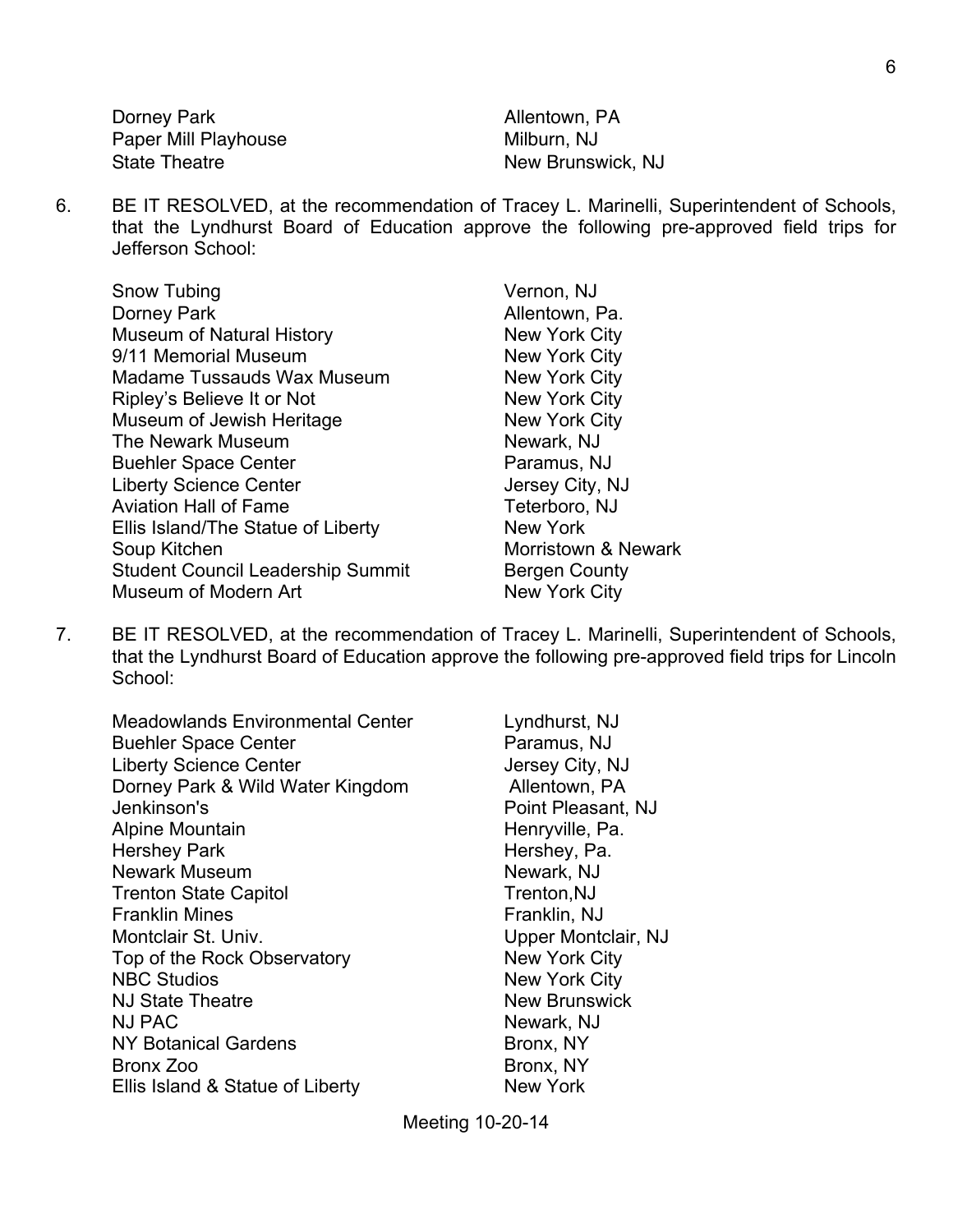Museum of Natural History and Hayden Planetarium New York City Metropolitan Museum of Art New York City Union City (Walking Tour) Union City, NJ Wallington Lanes Wallington Lanes North Arlington Bowl-A-Drome North Arlington Walking tour of Lyndhurst (could include the following: Lyndhurst Town Hall Park Lyndhurst HS Lyndhurst Police & Fire Building) Medieval Times **Lyndhurst**, NJ La Churreria Spanish Restaurant Union City, NJ Rogers Dance Studios **Hackensack, NJ** Rogers Dance Studios Segovia's Restaurant - Moonachie, NJ Abma's Farm, Wyckoff, NJ Demarest Farms Hillside, NJ NJ Jackel's Game, Yogi Berra Stadium Upper Montclair, NJ Newark Bear Game Newark, NJ

8. BE IT RESOLVED, at the recommendation of Tracey L. Marinelli, Superintendent of Schools, that the Lyndhurst Board of Education approve the following pre-approved field trips for Lyndhurst High School:

Apple Store Genius Bar, **Paramus, NJ** Bergen Community College **Paramus, NJ** Bergen County Crime Lab Hackensack, NJ Bergen PAC **Englewood, NJ** Broadway/Off-Broadway Theatre New York City Cal Ripken Stadium Aberdeen, Maryland Club Getaway Hackensack, NJ Consumer Bowl County Competition, The Mackensack, NJ Consumer Bowl Regional Competition Cedar Grove, NJ Consumer Bowl State Competition Newark, NJ Consumer Bowl State Competition Trenton, NJ **Corn Maze** Corn Maze **Corn Maze** Corn Maze **Corn Maze** Corn Chester, NJ Dorney Park **Allentown**, PA EATALY New York City Einstin's Menlo Park Museum **Edison, NJ** Fashion Center New York City Fashion Center **Hackensack, NJ** FBLA National Chicago, IL FBLA Nationals **Nationals** Nashville, TN FBLA States E. Brunswick, NJ Florida Coast SpringTraining Ft. Pierce, Florida Guggenheim Museum New York City Harriman State Park **Rockland & Orange Cty, NY** Hayden Planetarium New York City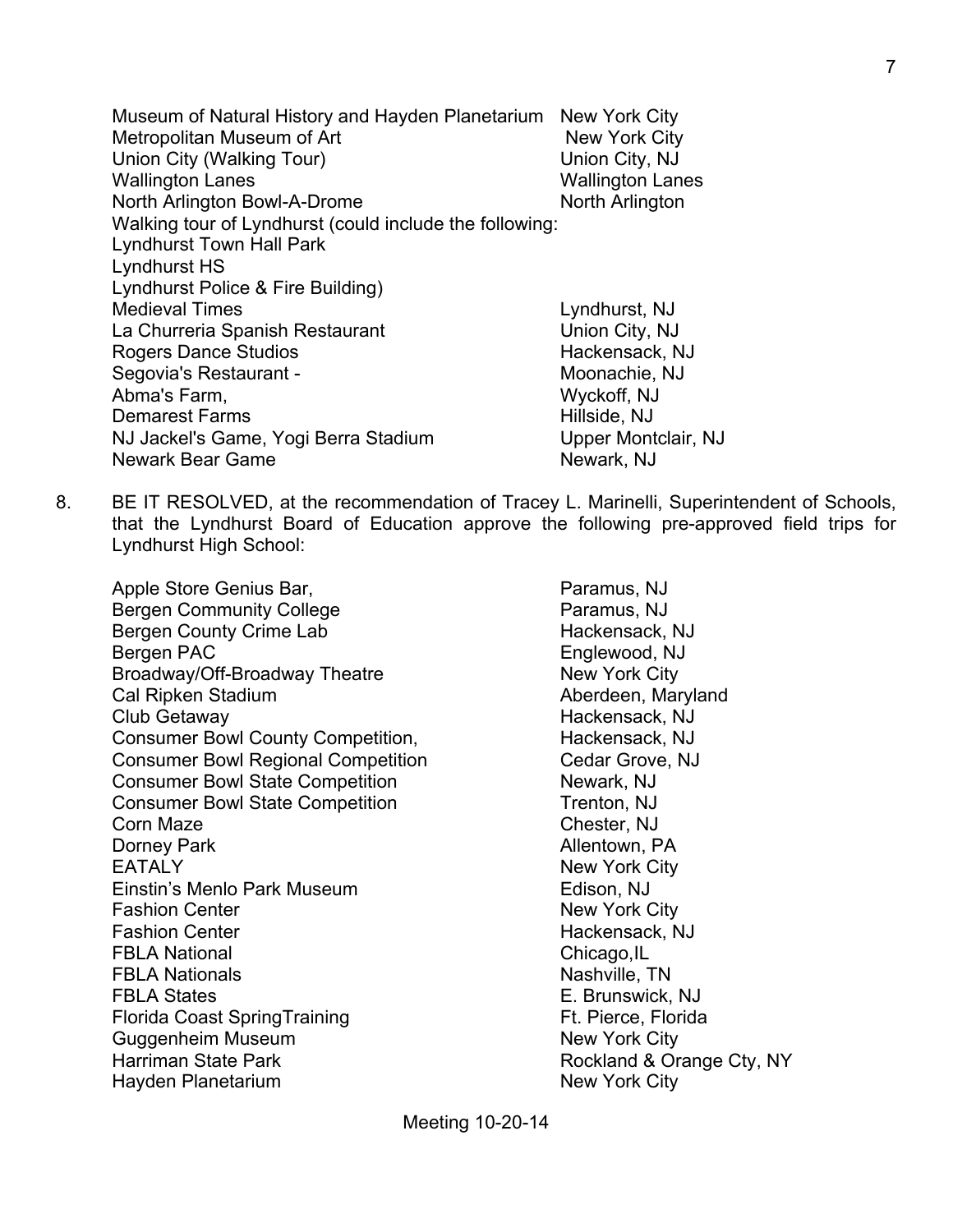81 Central Park West New York City Jr. Achievement Finance Park **Pick Achievement Finance Park** Piscataway, NJ Lincoln Tech Mahwah, NJ Lyndhurst Park Lyndhurst, NJ Mayo Performing Arts Center Morristown, NJ Meadowlands Environmental Center Lyndhurst, NJ Medieval Times Lyndhurst, NJ Mesob Ethiopian Restaurant Montclair, NJ Metropolitan Museum New York City Montclair State University **Nontclair State University** Upper Montclair, NJ Mountain Creek Waterpark Vernon, NJ Museum of Natural History New York City Music in the Parks Festival **Hellerton**, PA. Muso del Barrio **New York City** New York School for Deaf New York School for Deaf New York School for Deaf New York School and New York School NJIT Web Dev. Competition Newark, NJ NJIT NOW AND THE MEMBERS OF THE MEMBERS OF THE MEMBERS OF THE MEMBERS OF THE MEMBERS OF THE MEMBERS OF THE MEMBERS OF THE MEMBERS OF THE MEMBERS OF THE MEMBERS OF THE MEMBERS OF THE MEMBERS OF THE MEMBERS OF THE MEMBERS OF NJPAC, NEWARK, NJ NORJAC Leonia, NJ Palisades Center Mall New York West Nyack, NY Papermill Play House Millburn, NJ Park Theatre **National City**, NJ Pocono Valley Resort **Reeders**, PA Princeton University **Princeton, NJ** Radio City Christmas Show New York City Ramapo Coll., Ramapo Reservation & Whole Foods Mahwah, NJ Repertorio Espanol New York City Ringwood Manor **Ringwood, NJ** Riverside Square **Hackensack, NJ** Rutgers University-Garden State Press Assoc. Conf. New Brunswick, NJ Segovia Restaurant Moonachie, NJ Six Flags Great Adventure Jackson, NJ South Bergen Jointure Commission Lodi, NJ Spanish Repertory Theatre New York City Splashdown Waterpark Fishkill, NY Summer Retreat Toms River, NJ The Record Headquarters Woodland Park, NJ The Theater at Madison Square Garden New York City Tomahawk Lake Sparta, NJ Tribecca Film Festival New York City Van Saun Park **Paramus, NJ** 

9. BE IT RESOLVED, at the recommendation of Tracey L. Marinelli, Superintendent of Schools, that the Lyndhurst Board of Education approve the following pre-approved field trips for Memorial Campus: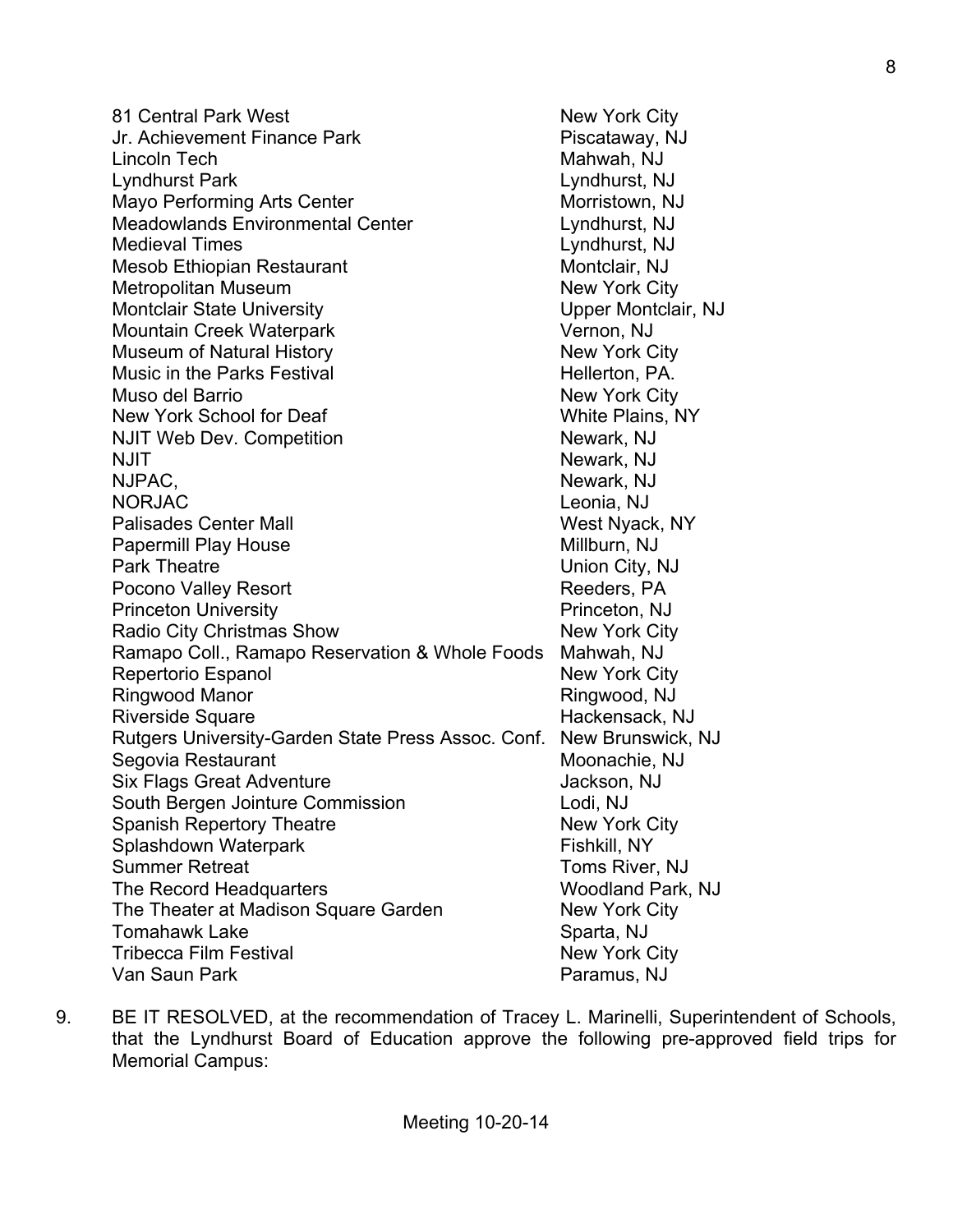SBJC STEM Program Maywood, NJ Lyndhurst Parks Lyndhurst, NJ Lyndhurst Library Lyndhurst, NJ Fire House Lyndhurst, NJ Police Station Lyndhurst, NJ Environmental Center Lyndhurst, NJ Imagine That! **Florham Park, NJ** Wallington Lanes Wallington, NJ Hershey Park **Hershey, PA** MSU Upper Montclair, NJ NJCU Jersey City, NJ NJ PAC Newark, NJ Dave & Buster's **Value 2018** Various Locations Sandy Hook Sandy Hook, NJ Garden State Discovery Museum Springdale, NJ NJ Museum Children's Museum **Paramus, NJ** Space Odyssey **Englewood, NJ** Broadway Shows New York, NY Turtle Back Zoo **West Orange, NJ** Frelinghuysen Arboretum Morristown, NJ Reeves-Reed Arboretum Summit, NJ NJ Botanical Gardens Ringwood, NJ Franklin Museum **Franklin NJ** Chelsea Piers New York, NY Jenkinson's Point Pleasant, NJ LHS Pool Lyndhurst, NJ Heaven Hill Farm Vernon, NJ Ort Farm Chester, NJ Montclair Historical Society Montclair, NJ Montclair Art Museum **Montclair**, NJ Newark Museum Newark, NJ Museum of Natural History New York, NY Thomas Edison Museum **East Orange, NJ** High Point Park High Point, NJ Bronx Zoo Bronx, NY Ellis Island New York, NY Liberty Center **Jersey City, NJ** Metropolitan Museum of Art New York, NY Thomas Edison West Orange, NJ Medieval Times Lyndhurst, NJ Hayden Planetarium New York, NY Crayola Factory **Easton, PA** Dorney Park **Allentown**, PA Paper Mill Playhouse Milburn, NJ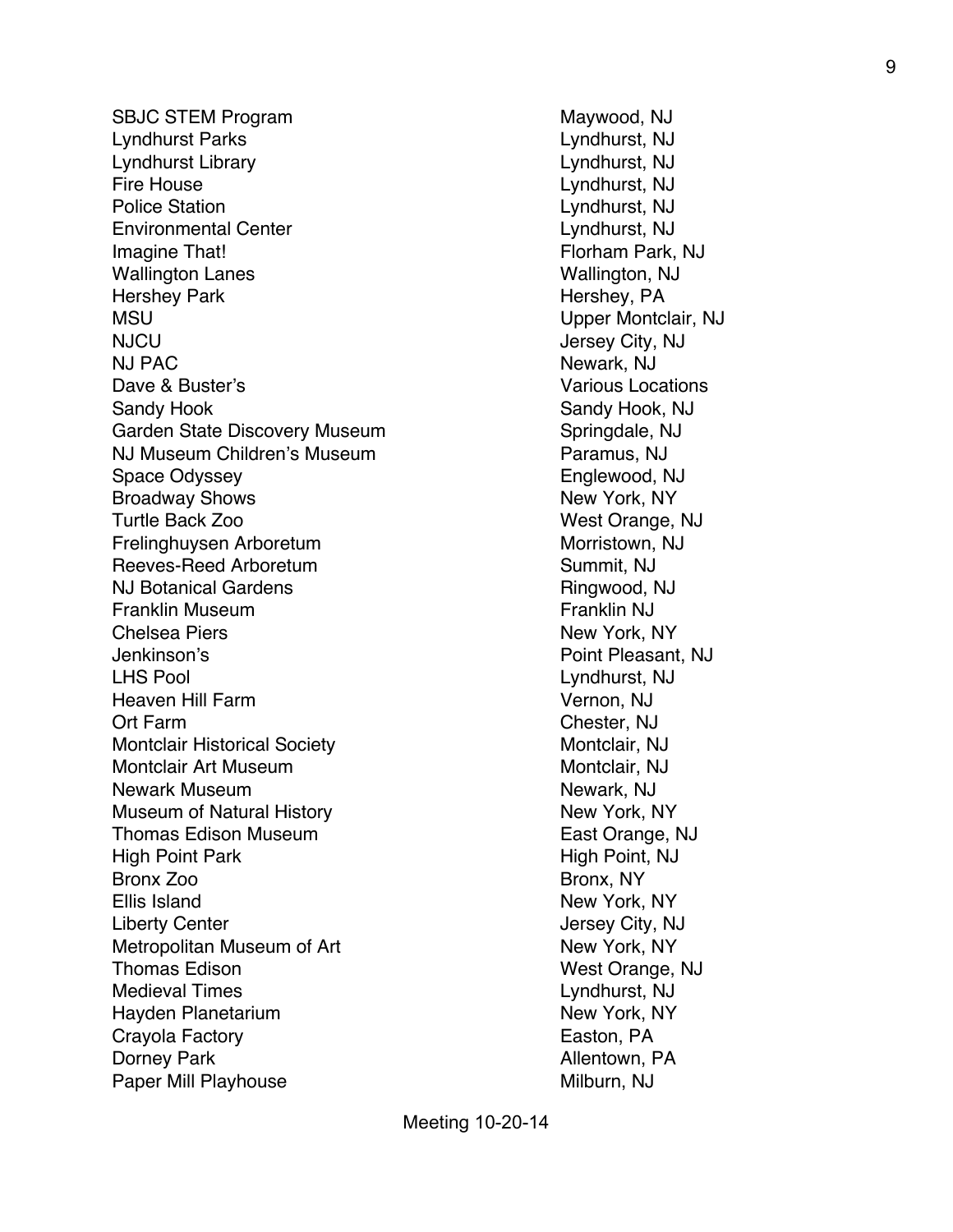10. BE IT RESOLVED, at the recommendation of Tracey L. Marinelli, Superintendent of Schools, that the Lyndhurst Board of Education approve the following pre-approved field trips for Roosevelt School:

Lyndhurst Parks Lyndhurst, NJ State Theater New Brunswick, NJ Lyndhurst Library Lyndhurst, NJ Performing Arts Center **Network** Union, N J Fire House Lyndhurst, NJ Rutgers Newark Campus Newark, NJ Police Station Lyndhurst, NJ Dorney Park **Allentown, PA** Environmental Center Lyndhurst, NJ Papermill Playhouse **Millburn, NJ** Imagine That! **Florham Park, NJ** Crayola Factory **Easton, PA** Wallington Lanes Wallington, NJ Hershey Park **Hershey, PA** Hayden Planetarium New York City Thomas Edison Number of Thomas Edison Number of Thomas Edison Number of Thomas West Orange, NJ Montclair State University **Nontclair State University** Upper Montclair, NJ Medieval Times Lyndhurst, NJ NJCU Jersey City, NJ Broadway Shows New York City Jenkinson's Pt. Pleasant, NJ Turtle Back Zoo West Orange, NJ LHS Pool Lyndhurst, NJ Ellis Island New York City Heaven Hill Farm Vernon, NJ Bronx Zoo Bronx, NY Ort Farm Chester, NJ Liberty Center  $\qquad \qquad$  Liberty City, NJ Montclair Historical Society Montclair, NJ Sandy Hook **Sandy Hook** Sandy Hook, NJ Montclair Art Museum Montclair, NJ Newark Bears **Newark Bears** Newark, NJ Morris Museum **Morristown**, NJ High Point Park High Point, NJ Newark Museum Newark, NJ Museum of Natural History New York City Thomas Edison Museum **East Orange, NJ** NJ PAC Newark, NJ

Meeting 10-20-14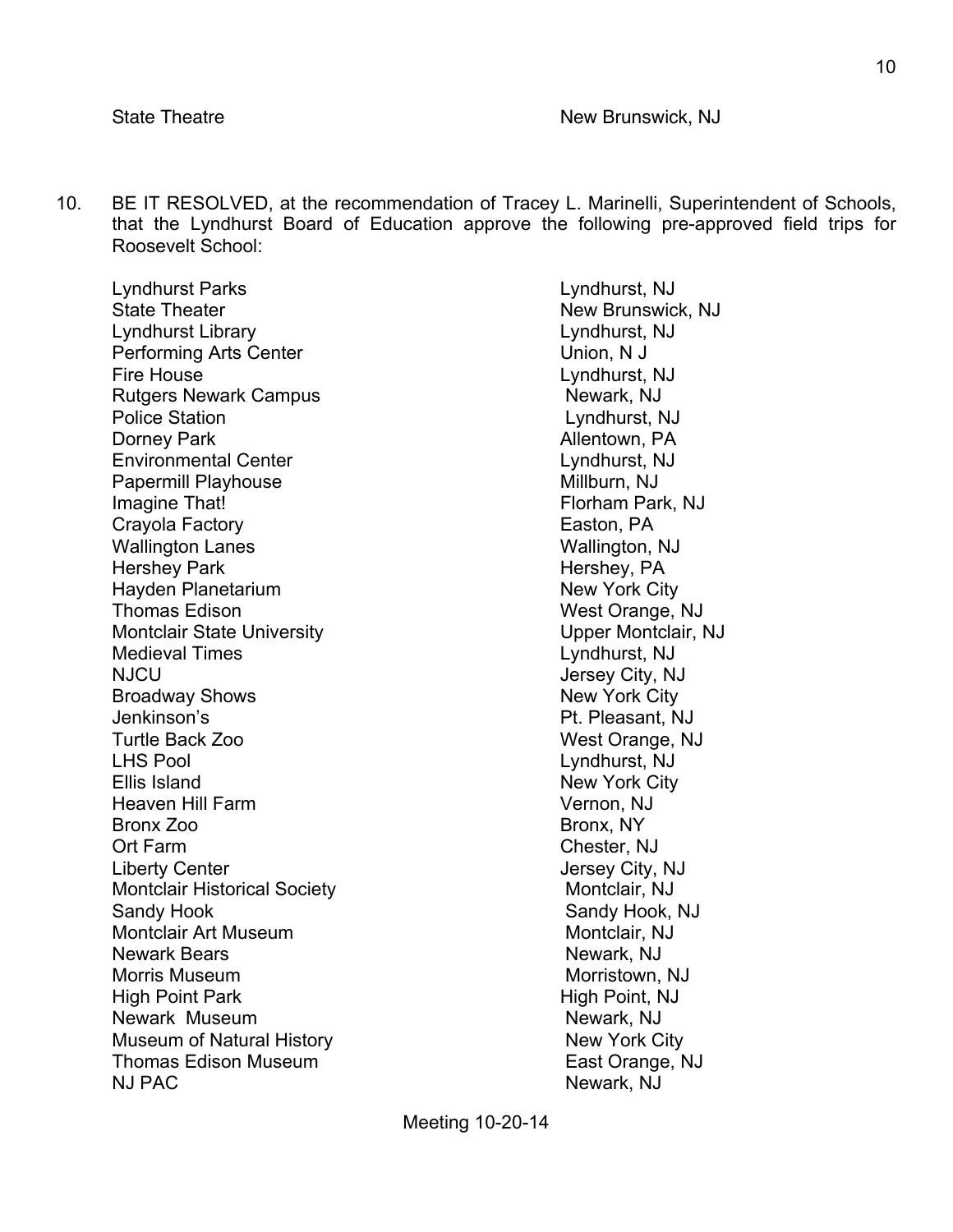- Dave & Buster's Various Locations NJ Children's Museum **Paramus, NJ** Paramus, NJ Space Odyssey **Englewood, NJ** Frelinghuysen Arboretum Morristown, NJ Reeves-Reed Arboretum Number 2012 1994 Summit, NJ NJ Botanical Gardens Ringwood, NJ Franklin Museum **Franklin**, NJ Chelsea Piers New York, NY Metropolitan Museum of Modern Art New York City Garden State Discovery Museum Springdale, NJ
	-
- 11. BE IT RESOLVED, at the recommendation of Tracey L. Marinelli, Superintendent of Schools, that the Lyndhurst Board of Education approve the following pre-approved field trips for Washington School:

Bergen Community College **Paramus, NJ** Bergen County Crime Laboratory Broadway/Off-Broadway Theatre New York, NY Club Getaway **Kent, CT** Consumer Bowl County Camp Fig. 2012 11:30 Hackensack, NJ Consumer Bowl Regional Camp Consumer Bowl Regional Camp Consumer Bowl State Competition Trenton, NJ Consumer Bowl State Competition Newark, NJ Corn Maze Chester, NY Dorney Park **Allentown**, PA Einstein's Menlow Park Museum **Edison, NJ FBLA Nationals** Nashville, TN **FBLA States East Brunswick, NJ** FBLA States Raritan Center **Raritan**, NJ Junior Achievement Finance Park Piscataway, NJ Mayo Performing Arts Center Morristown, NJ Meadowlands Environment Center Lyndhurst, NJ Medieval Times **Lyndhurst**, NJ Metropolitan Museum New York, NY Montclair State University Montclair, NJ Museum of Natural History New York, NY Music in the Parks Festival Music in the Parks Festival Kutztown, PA/Hellerton, PA Muso del Barrio **New York, NY** NJIT NEWARK, NJ NJPAC Newark, NJ NORJAC Leonia, NJ Palisades Center Mall West Nyack, NY Papermill Play House Millburn, NJ Park Theatre **Vertex** 2008 **Union City, NJ**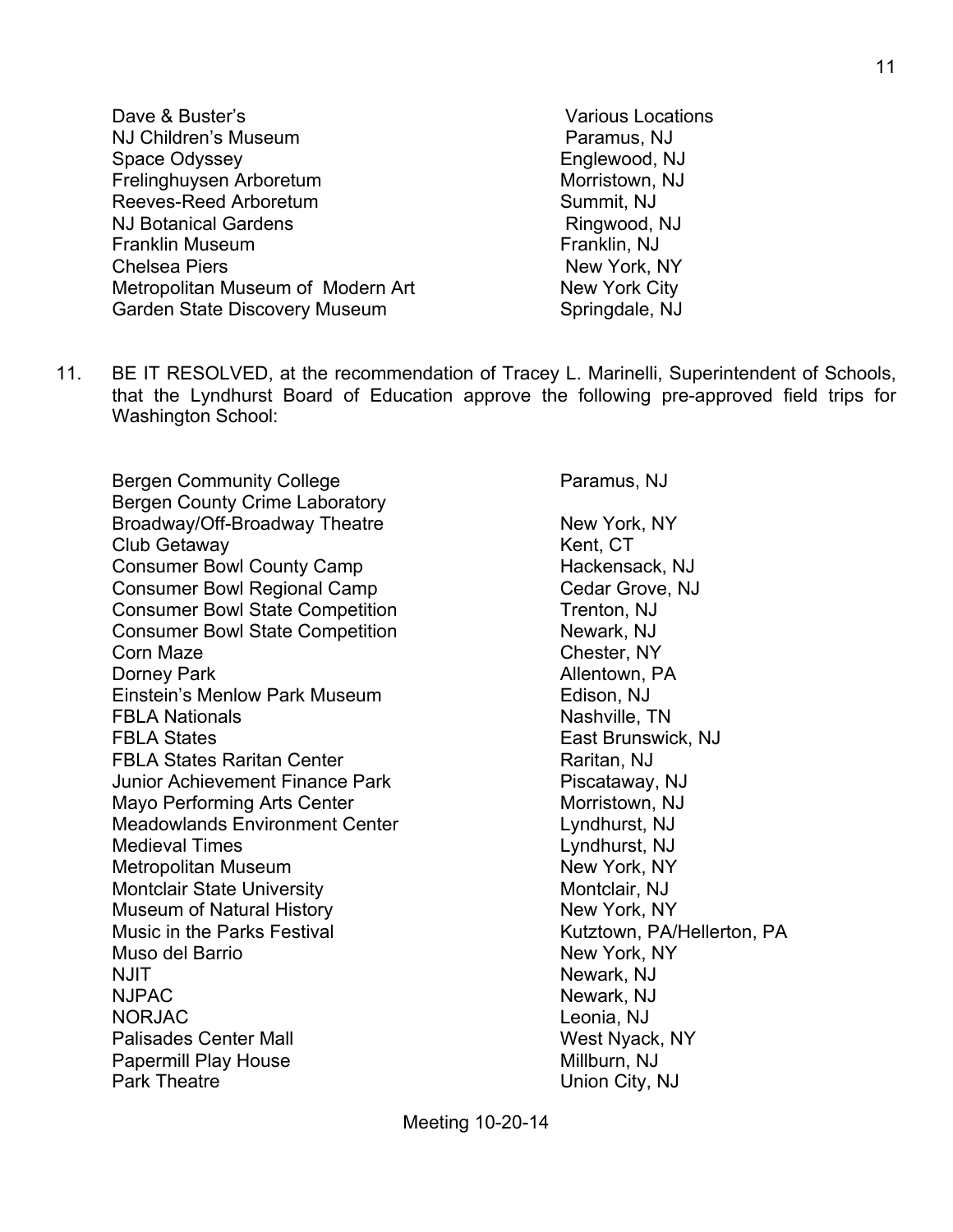Pocono Valley Resort **Reeders**, PA Radio City Music Hall New York, NY Ramapo College, Ramapo Resev. & Whole Foods Mahwah, NJ Repertorio Espanol New York, NY Ringwood Manor **Ringwood, NJ** Riverside Square Mall **Hackensack, NJ** Rutgers University New Brunswick, NJ Segovia Restaurant Moonachie, NJ Six Flags Great Adventure Jackson, NJ Spanish Repertory Theatre New York, NY Summer Retreat Toms River, NJ The Record Headquarters Woodland Park, NJ Tribecca Film Festival New York, NY Van Saun Park **Paramus, NJ**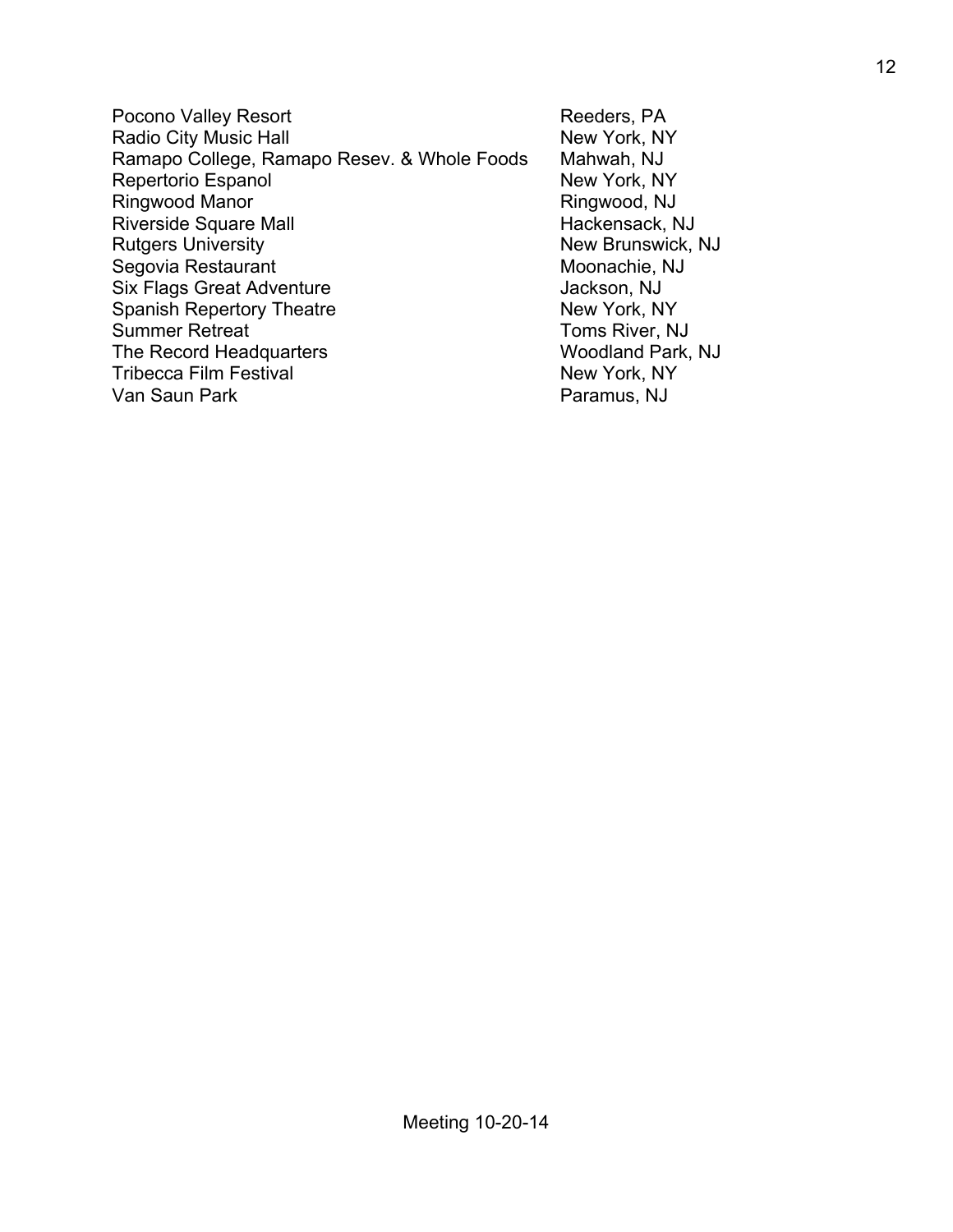# Facilities & District Planning Committee: Stephen Vendola, Chairperson

 Ronald Grillo Ronald Szwec

Any Board member who takes exception to any of the following listed actions under the category of Facilities & District Planning Committee may so indicate now and a separate motion for each of the excepted actions will be entertained.

Motion made by second by that the following Facilities & District Planning actions of the Board numbered through exception actions be adopted.

1. WHEREAS, the Department of Education requires New Jersey School Districts to submit three-year maintenance plans documenting "required" maintenance activities for each of its public school facilities, and

WHEREAS, the required maintenance activities as listed in the attached document for the various school facilities of Lyndhurst Public Schools are consistent with these requirements, and

WHEREAS, all past and planned activities are reasonable to keep school facilities open and safe for use or in their original condition and to keep their system warranties valid,

NOW THEREFORE BE IT RESOLVED, that the Lyndhurst Public Schools hereby authorizes the School Business Administrator to submit the attached Comprehensive Maintenance Plan for Lyndhurst Public Schools in compliance with Department of Education requirements.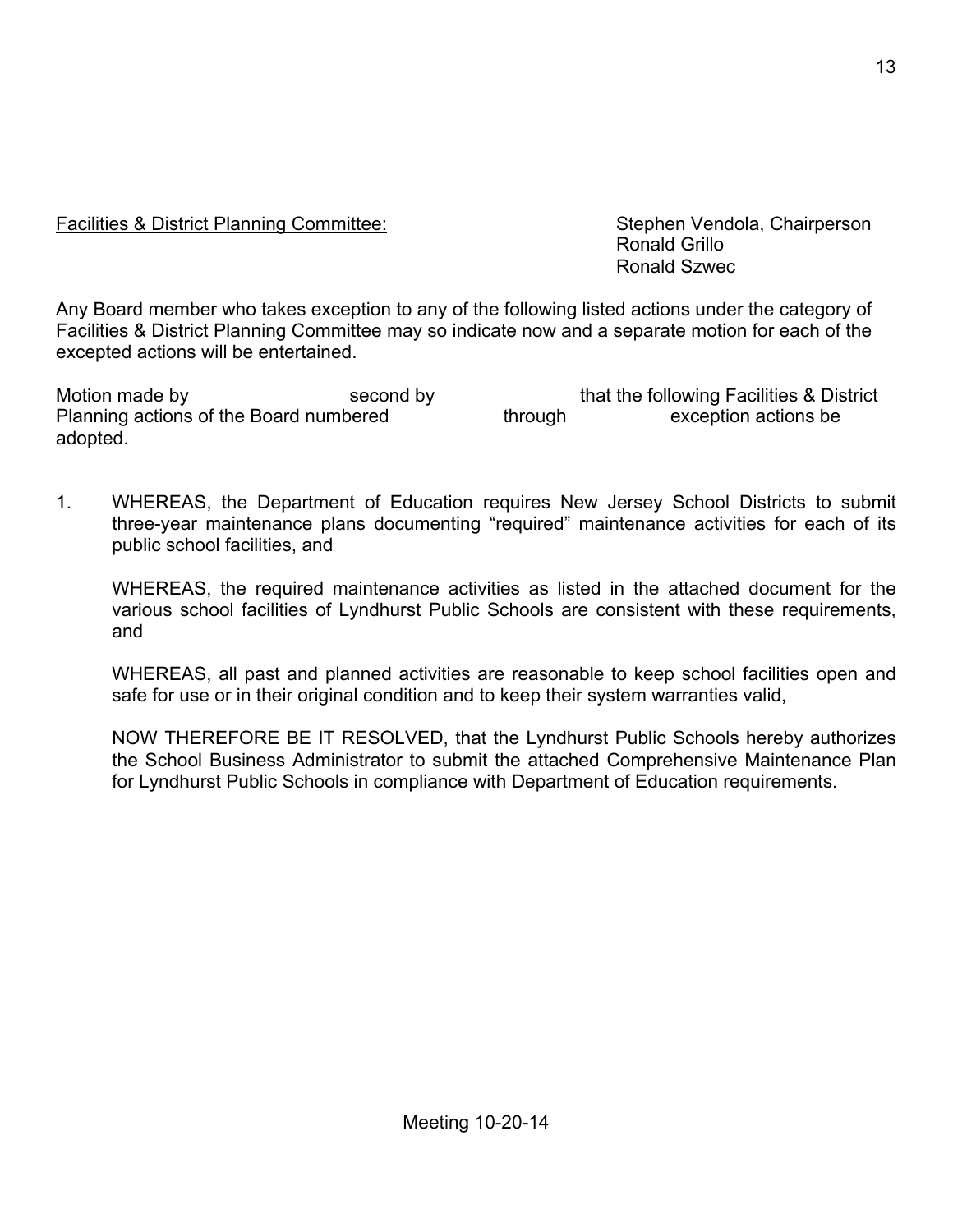Fine and Performing Arts Committee **Susan Alcuri, Chairperson** Susan Alcuri, Chairperson

Ronald Grillo Josephine Malaniak

1. BE IT RESOLVED, that the Lyndhurst Board of Education approve "Smile" as the Middle School Musical for the 2014-2015 school year.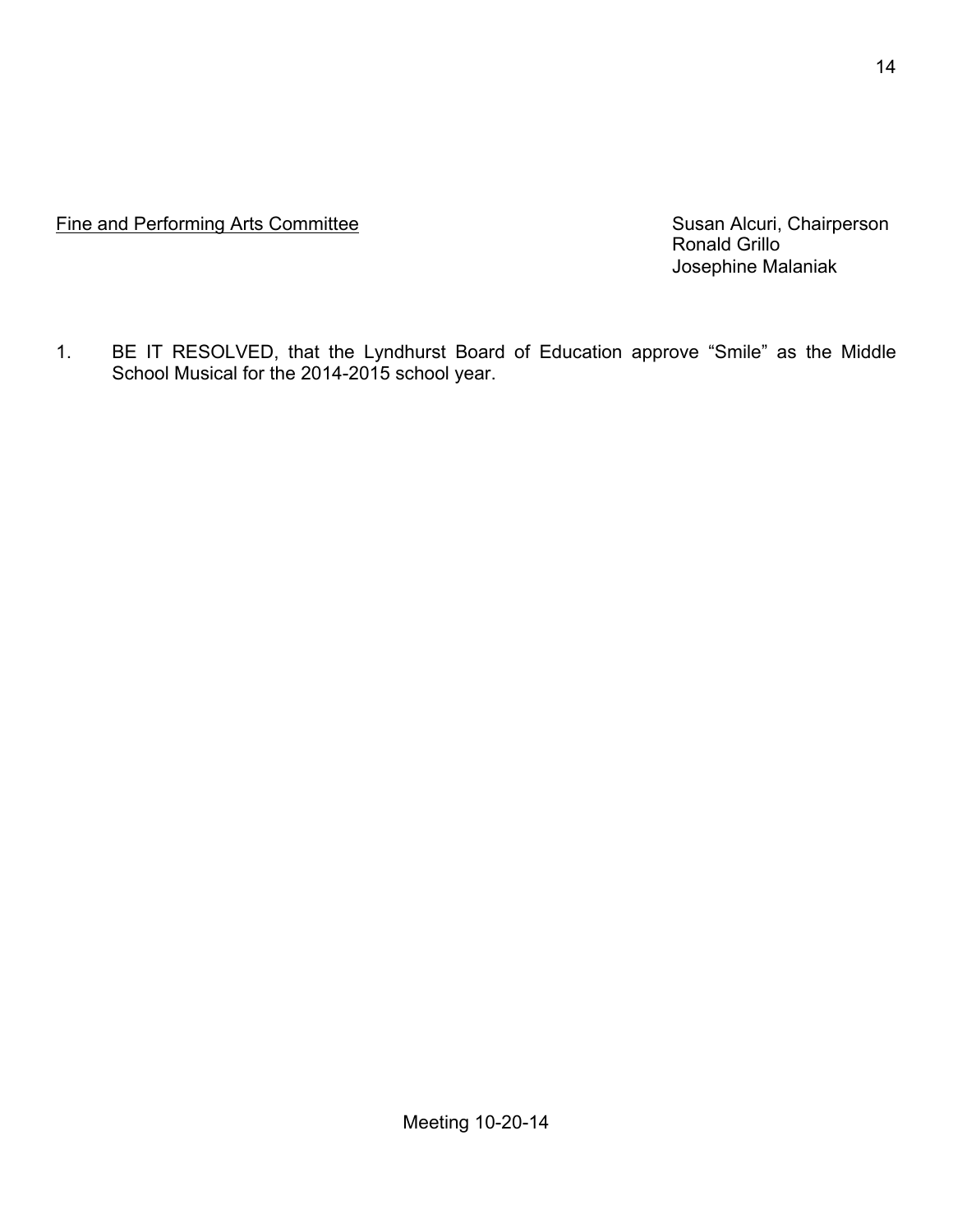Rules & Regulations Committee: Joseph Abruscato, Chairperson

Stephen Vendola Sheri Jarvis

Any Board member who takes exception to any of the following listed actions under the category of Rules & Regulations Committee may so indicate now and a separate motion for each of the excepted actions will be entertained.

Motion made by Second by Second by that the following Rules & Regulations Committee actions of the Board numbered through through exception actions be adopted.

Roll Call For:

1. BE IT RESOLVED, that the Lyndhurst Board of Education approve the following use of school facilities:

| Organization                   | Place                                  | Time, Date, Purpose                                                                                                                                                                                                                                                                                                         |
|--------------------------------|----------------------------------------|-----------------------------------------------------------------------------------------------------------------------------------------------------------------------------------------------------------------------------------------------------------------------------------------------------------------------------|
| Lyndhurst Parks Dept.          | <b>Memorial Campus</b>                 | 5:00 pm $-$ 9:00 pm<br>9/29, 9/30, 10/2, 10/6, 10/7, 10/9,<br>10/13, 10/16, 10/20, 10/21, 10/23,<br>10/27, 10/28, 10/30, 11/3, 11/4,<br>11/6, 11/10, 11/11, 11/13, 11/17,<br>11/18, 11/20, 11/24, 11/25, 12/1,<br>12/2, 12/4, 12/8, 12/9, 12/11,<br>12/15, 12/16, 12/18, 12/22,<br>12/23, 12/29, 12/30/14<br>Zumba and Yoga |
| <b>Project Graduation 2015</b> | <b>High School</b><br>Hall Outside Gym | 6:30 p.m. $-8.30$ p.m.<br>9/30/14<br>To order T-Shirts & Order Forms                                                                                                                                                                                                                                                        |
| <b>Booster Club</b>            | <b>High School</b><br>Auditorium       | $9:00$ a.m. $-12:00$ p.m.<br>10/3/14<br>Distribute Varsity Jackets                                                                                                                                                                                                                                                          |
| Lyndhurst Rec. Dept.           | <b>High School</b><br>Auditorium       | $7:00$ am $-11:00$ am<br>10/4/14<br><b>Rec. Football Pictures</b>                                                                                                                                                                                                                                                           |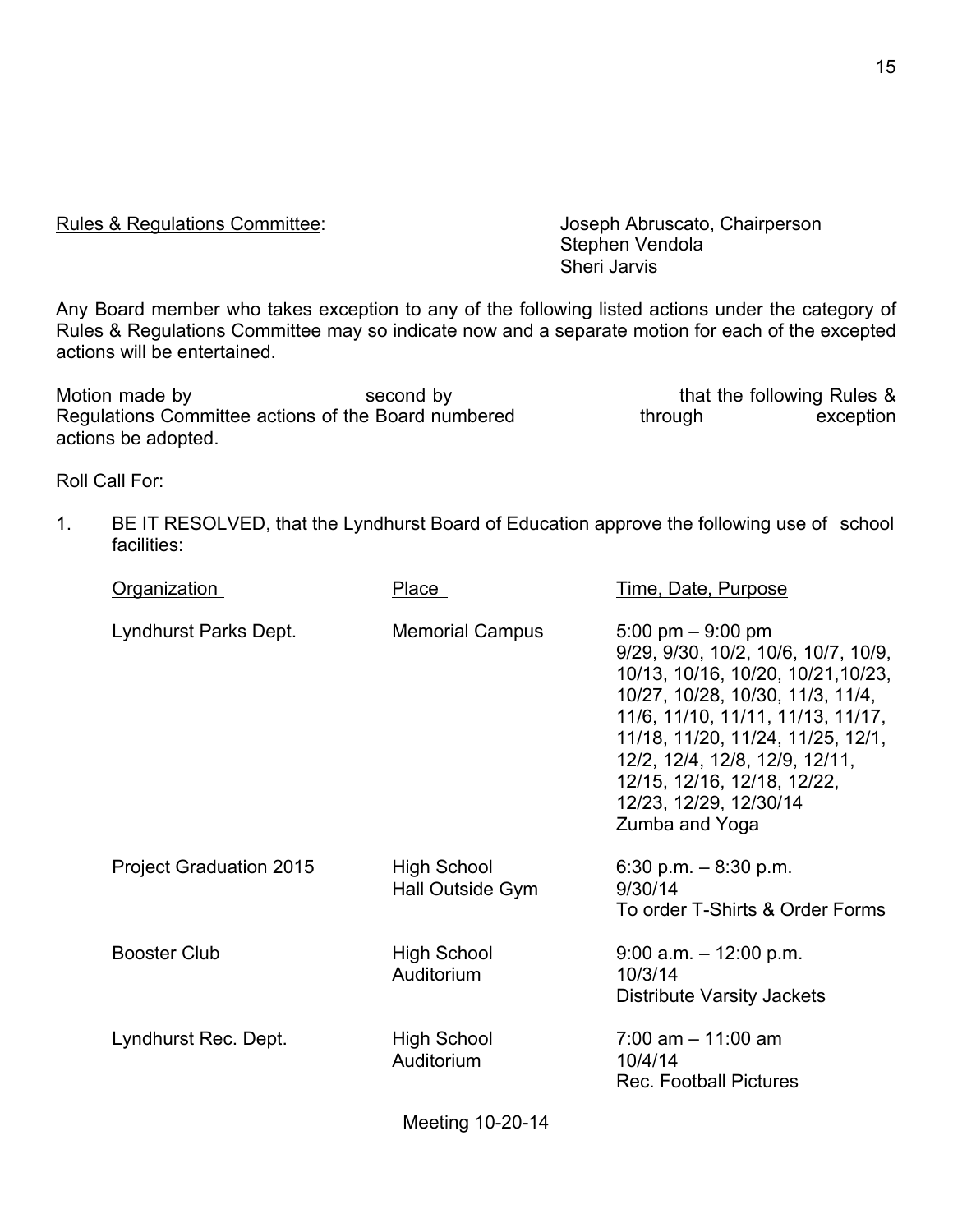| <b>SKYY Swim Team</b>      | <b>High School</b><br>Gym                         | $7:00$ am $-11:00$ am<br>10/4/14<br>Swimmers                                                                                           |
|----------------------------|---------------------------------------------------|----------------------------------------------------------------------------------------------------------------------------------------|
| Jefferson/Columbus PTA     | Jefferson School<br>1 <sup>st</sup> Fl. Classroom | 6:30 pm $-$ 8:30 pm<br>10/20/14<br><b>PTA General Meeting</b>                                                                          |
| <b>Franklin School PTA</b> | <b>Franklin School</b><br>Front of Building       | $9:00$ am $-3:00$ pm<br>10/30/14<br><b>Pumpkin Patch</b>                                                                               |
| Roosevelt School PTA       | <b>High School</b><br>Auditorium                  | 6:00 pm $-$ 11:00 pm<br>12/5/14<br>Movie Night                                                                                         |
| Lyndhurst Parks Dept.      | <b>High School</b><br>Gym                         | $3:00 \text{ pm} - 9:00 \text{ pm}$<br>12/6, 12/13, 12/20/14,<br>1/17/15, 1/24, 1/31,<br>2/7, 2/14, 2/21, 2/28, 3/7,<br>3/21 & 3/28/15 |
|                            |                                                   | $1/10/15 - 2:30$ pm $- 9:00$ pm<br>$3/14/15 - 4:00$ pm $-9:00$ pm                                                                      |
|                            |                                                   | Boys and Girls Basketball                                                                                                              |
| <b>Franklin School PTA</b> | <b>Franklin School</b><br>Art Room                | $8:00$ am $-10:00$ am<br>5/21 and 5/22/15<br><b>Book Fair</b>                                                                          |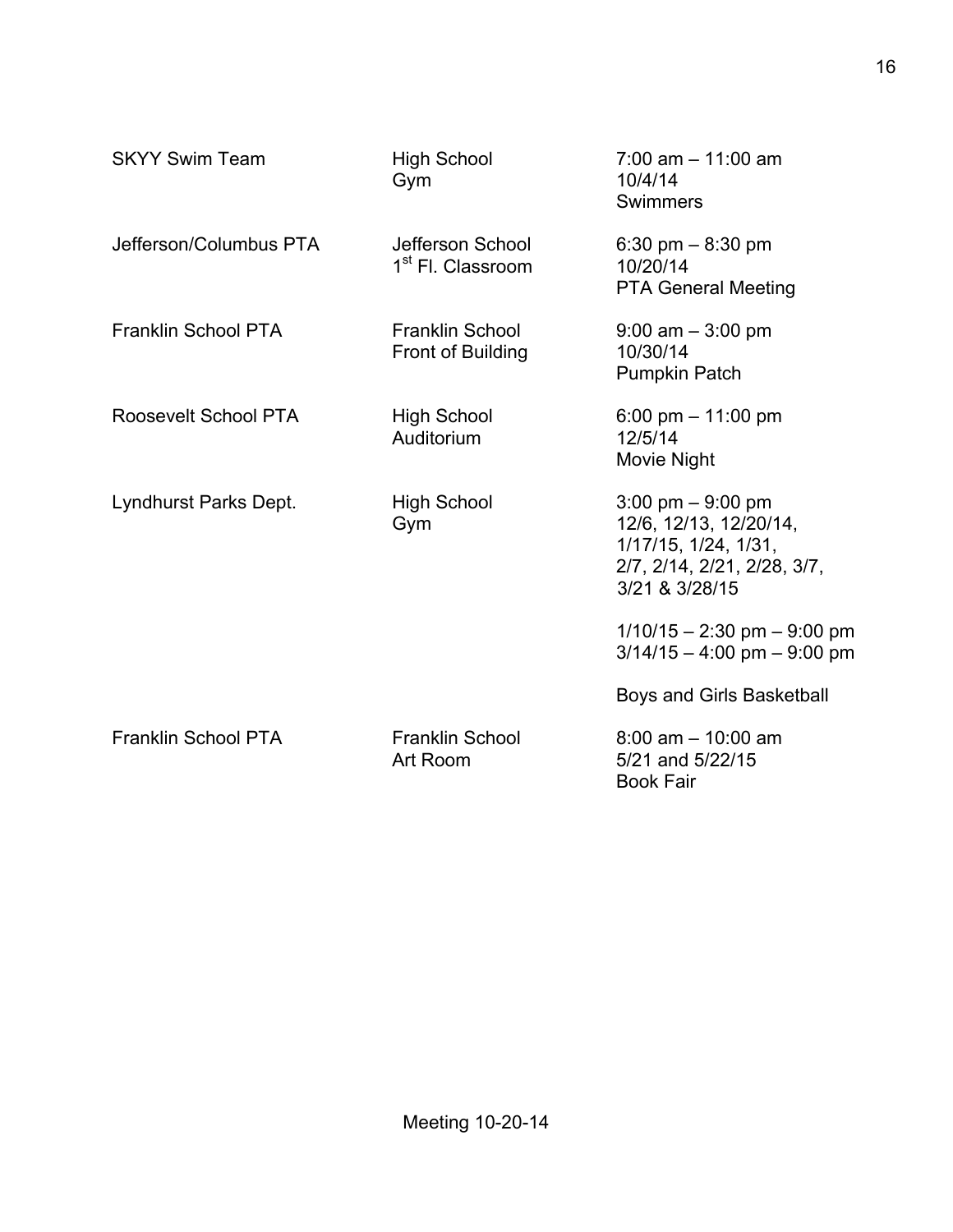Safety and Security Committee: Christopher Musto, chairperson Sheri Jarvis Stephen Vendola

Any Board member who takes exception to any of the following listed actions under the category of Safety and Security Committee may so indicate now and a separate motion for each of the excepted actions will be entertained.

Motion made by second by second by that the following Safety and Security Committee actions of the Board numbered through through exception actions be adopted.

- 1. BE IT RESOLVED, that the Lyndhurst Board of Education conducted a School Bus Emergency Evacuation Drill on October 6, 2014 at Washington School at 8:35 a.m. This bus evacuation drill was held by Lt. Robert Jankowski of the Lyndhurst Police Department. Also in attendance was Detective Michael Lemanowicz, Joseph Vastola, Principal and Linda Kost, Transportation Coordinator.
- 2. BE IT RESOLVED, that the Lyndhurst Board of Education conducted a School Bus Emergency Evacuation Drill on October 7, 2014 at Jefferson School at 8:10 a.m. This bus evacuation drill was held by Detective Michael Lemanowicz of the Lyndhurst Police Department. Also in attendance was Robyn Greenwald, Principal and Linda Kost, Transportation Coordinator.
- 3. BE IT RESOLVED, that the Lyndhurst Board of Education conducted a School Bus Emergency Evacuation Drill on October 15, 2014 at Lyndhurst High School at 9:20 a.m. This bus evacuation drill was held by Detective Michael Lemanowicz and Sgt. Robert Wartel of the Lyndhurst Police Department. Also in attendance was Nick Dellosa, James Chwalyk, Emily Fencik, Music Staff and Linda Kost, Transportation Coordinator.
- 4. BE IT RESOLVED, that the Lyndhurst Board of Education conducted a School Bus Emergency Evacuation Drill on October 17, 2014 at Lyndhurst High School at 8:25 a.m. This bus evacuation drill was held by Lt. Robert Jankowski of the Lyndhurst Police Department. Also in attendance was Sgt. Andrew Marmarato and Linda Kost, Transportation Coordinator.